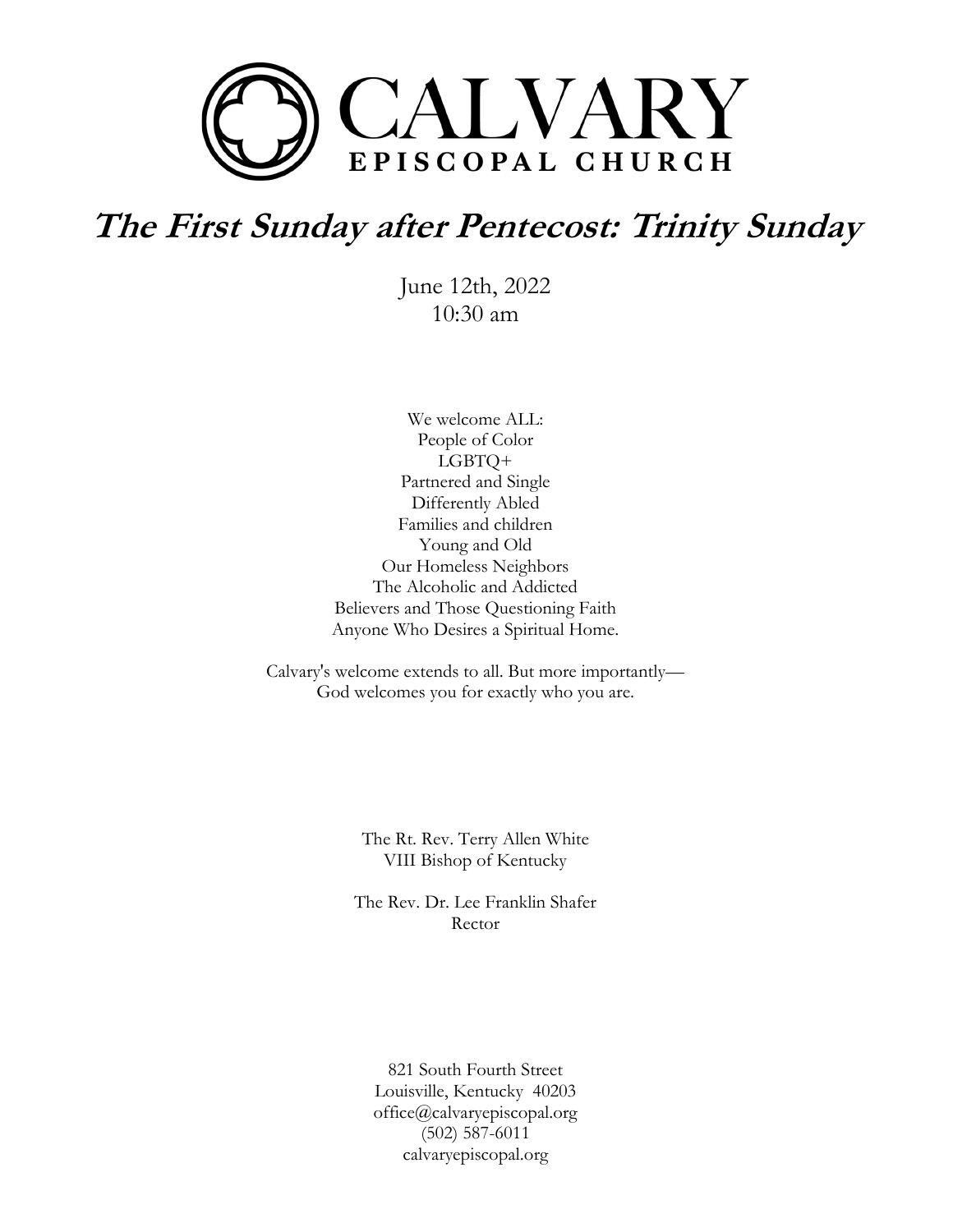### HOLY EUCHARIST

# PRELUDE

| Please stand          |                                     |               |
|-----------------------|-------------------------------------|---------------|
| PROCESSIONAL HYMN 362 | Holy, holy, holy! Lord God Almighty | <b>NICAEA</b> |
|                       |                                     |               |

# SALUTATION BCP 355

Celebrant Blessed be God: Father, Son, and Holy Spirit. *People And blessed be his kingdom, now and for ever. Amen.*

# THE COLLECT FOR PURITY SERVICES AND THE COLLECT FOR PURITY

Almighty God, to you all hearts are open, all desires known, and from you no secrets are hid: Cleanse the thoughts of our hearts by the inspiration of your Holy Spirit, that we may perfectly love you, and worthily magnify your holy Name; through Christ our Lord. *Amen.*

THE GLORIA Setting, Margaret Dickinson, 1989



THE COLLECT OF THE DAY *Please remain standing* BCP 224

| Celebrant | The Lord be with you. |
|-----------|-----------------------|
| People    | And also with you.    |
| Celebrant | Let us pray.          |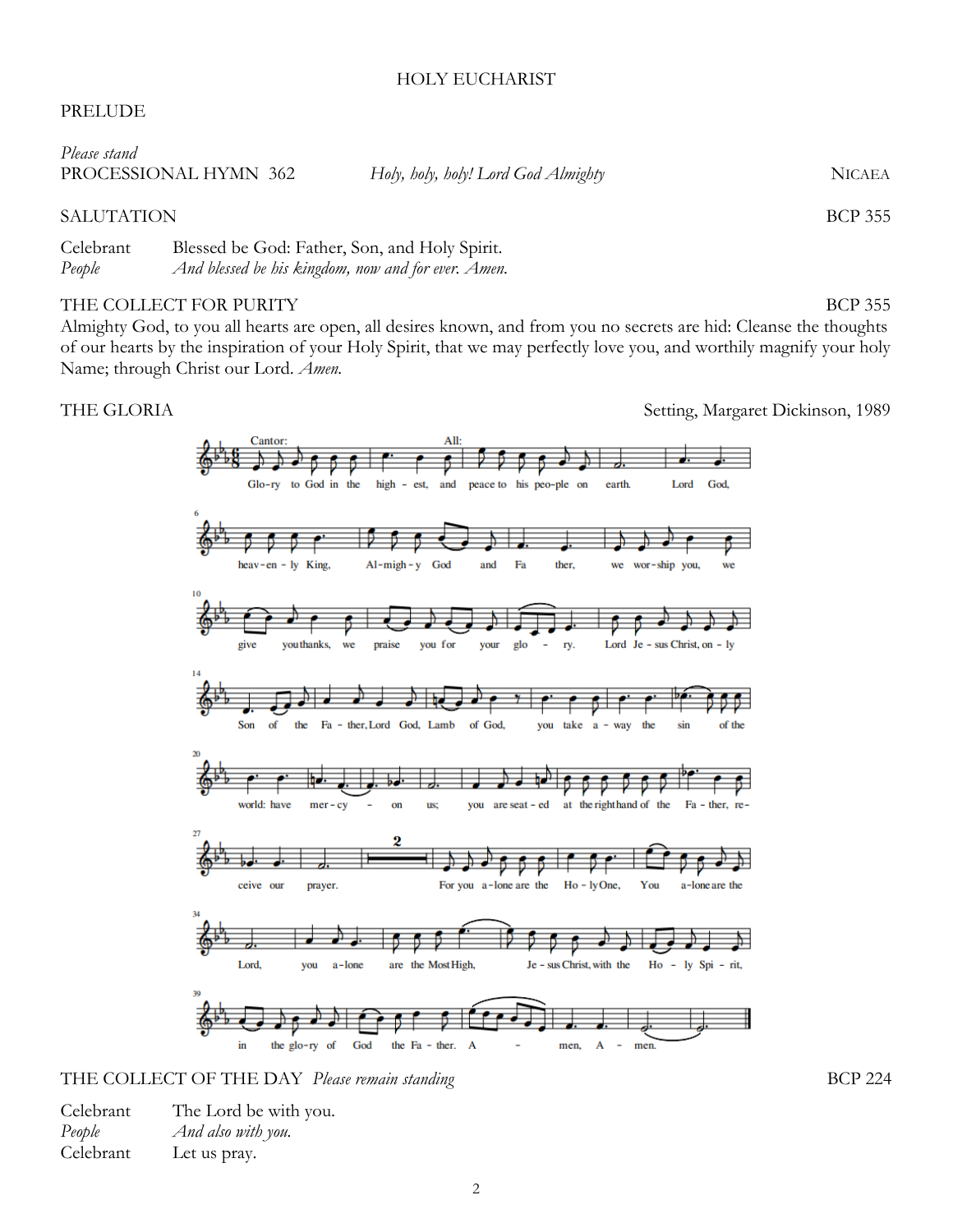Almighty and everlasting God, you have given to us your servants grace, by the confession of a true faith, to acknowledge the glory of the eternal Trinity, and in the power of your divine Majesty to worship the Unity: Keep us steadfast in this faith and worship, and bring us at last to see you in your one and eternal glory, O Father; who with the Son and the Holy Spirit live and reign, one God, for ever and ever. *Amen*.

#### A READING FROM THE BOOK OF PROVERBS *Please be seated* Proverbs 8:1-4, 22-31

Does not wisdom call. and does not understanding raise her voice? On the heights, beside the way, at the crossroads she takes her stand; beside the gates in front of the town, at the entrance of the portals she cries out: "To you, O people, I call, and my cry is to all that live. The Lord created me at the beginning of his work, the first of his acts of long ago. Ages ago I was set up, at the first, before the beginning of the earth. When there were no depths I was brought forth, when there were no springs abounding with water. Before the mountains had been shaped, before the hills, I was brought forth- when he had not yet made earth and fields, or the world's first bits of soil. When he established the heavens, I was there, when he drew a circle on the face of the deep, when he made firm the skies above, when he established the fountains of the deep, when he assigned to the sea its limit, so that the waters might not transgress his command, when he marked out the foundations of the earth, then I was beside him, like a master worker; and I was daily his delight, rejoicing before him always, rejoicing in his inhabited world and delighting in the human race."

| Lector | The Word of the Lord. |
|--------|-----------------------|
| People | Thanks be to God.     |

# THE PSALM Psalm 8



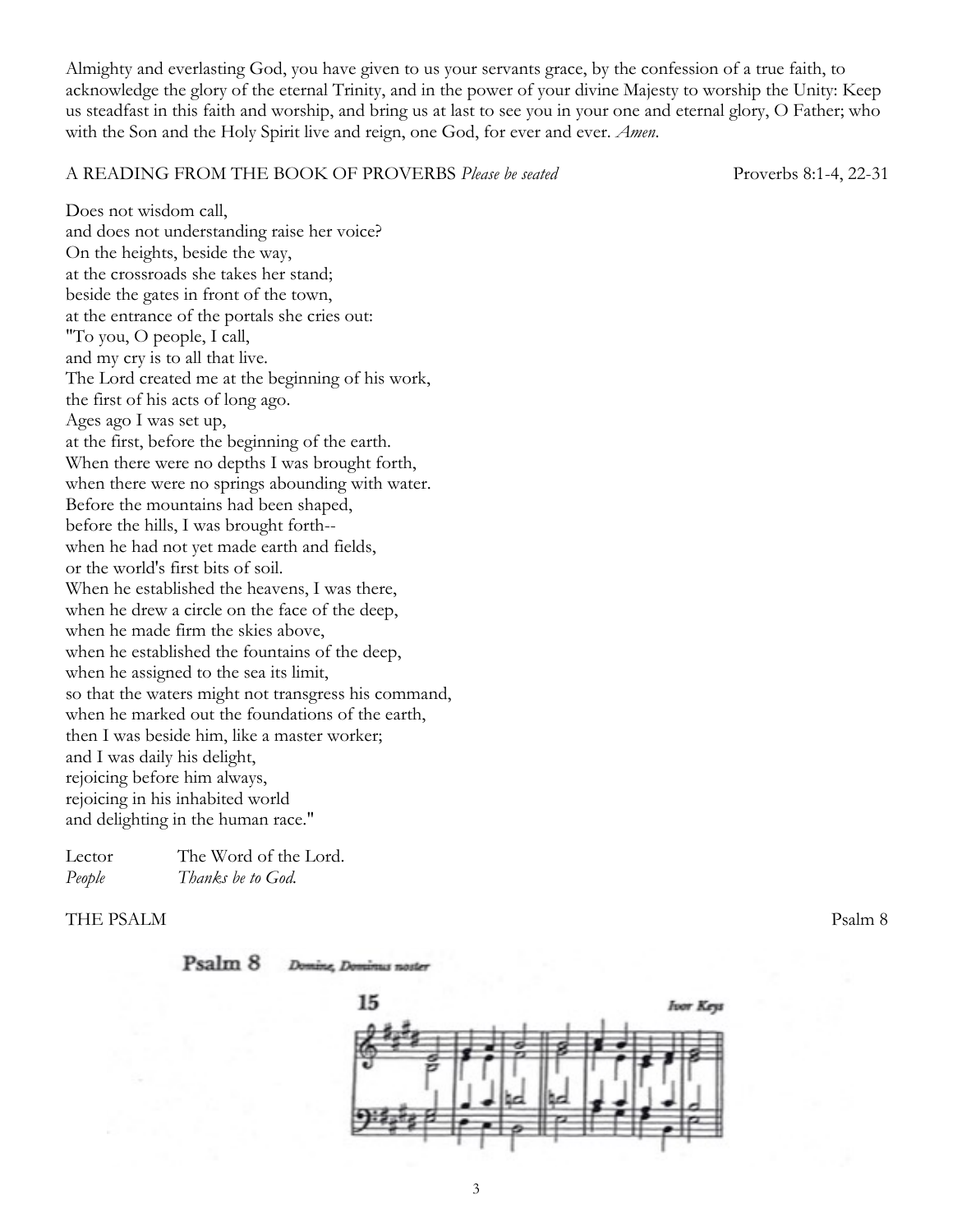- 1 O'LORD our Governor. \* how exalted is your<sup>1</sup>Name in<sup>1</sup>all the<sup>1</sup>world!
- 2 Out of the mouths of infants and children \* your majesty is praised a bove the heavens.
- 3 You have set up a stronghold a<sup>l</sup>gainst your<sup>1</sup>adversaries, \* to quell the enemy and the a venger.
- 4 When I consider your heavens, the work of your fingers, \* the moon and the stars you have set in their courses,
- 5 What is man that you should be mindful of him?\* the son of man that<sup>1</sup>you should<sup>1</sup>seek him<sup>1</sup>out?
- 6 You have made him but little lower than the angels: \* you a'dorn him with'glory and honor:
- 7 You give him mastery over the works of your hands; \* you put all things under his feet:
- 8 All'sheep and'oxen. \* even the wild beasts of the field.
- 9 The birds of the air, the fish of the sea, \* and whatsoever<sup>1</sup>walks in the<sup>1</sup>paths of the<sup>1</sup>sea.

10 O'LORD our Governor, \* how exalted is your<sup>1</sup>Name in<sup>1</sup>all the<sup>1</sup>worldl

# A READING FROM THE LETTER TO THE ROMANS Romans 5:1-5

Since we are justified by faith, we have peace with God through our Lord Jesus Christ, through whom we have obtained access to this grace in which we stand; and we boast in our hope of sharing the glory of God. And not only that, but we also boast in our sufferings, knowing that suffering produces endurance, and endurance produces character, and character produces hope, and hope does not disappoint us, because God's love has been poured into our hearts through the Holy Spirit that has been given to us.

| Lector | The Word of the Lord. |
|--------|-----------------------|
| People | Thanks be to God.     |

*Please stand*

SEQUENCE HYMN 379 *God is Love, let heaven adore him* ABBOT'S LEIGH

# THE GOSPEL John 16:12-15

Celebrant The Holy Gospel of our Lord Jesus Christ according to John. *People Glory to you, Lord Christ.*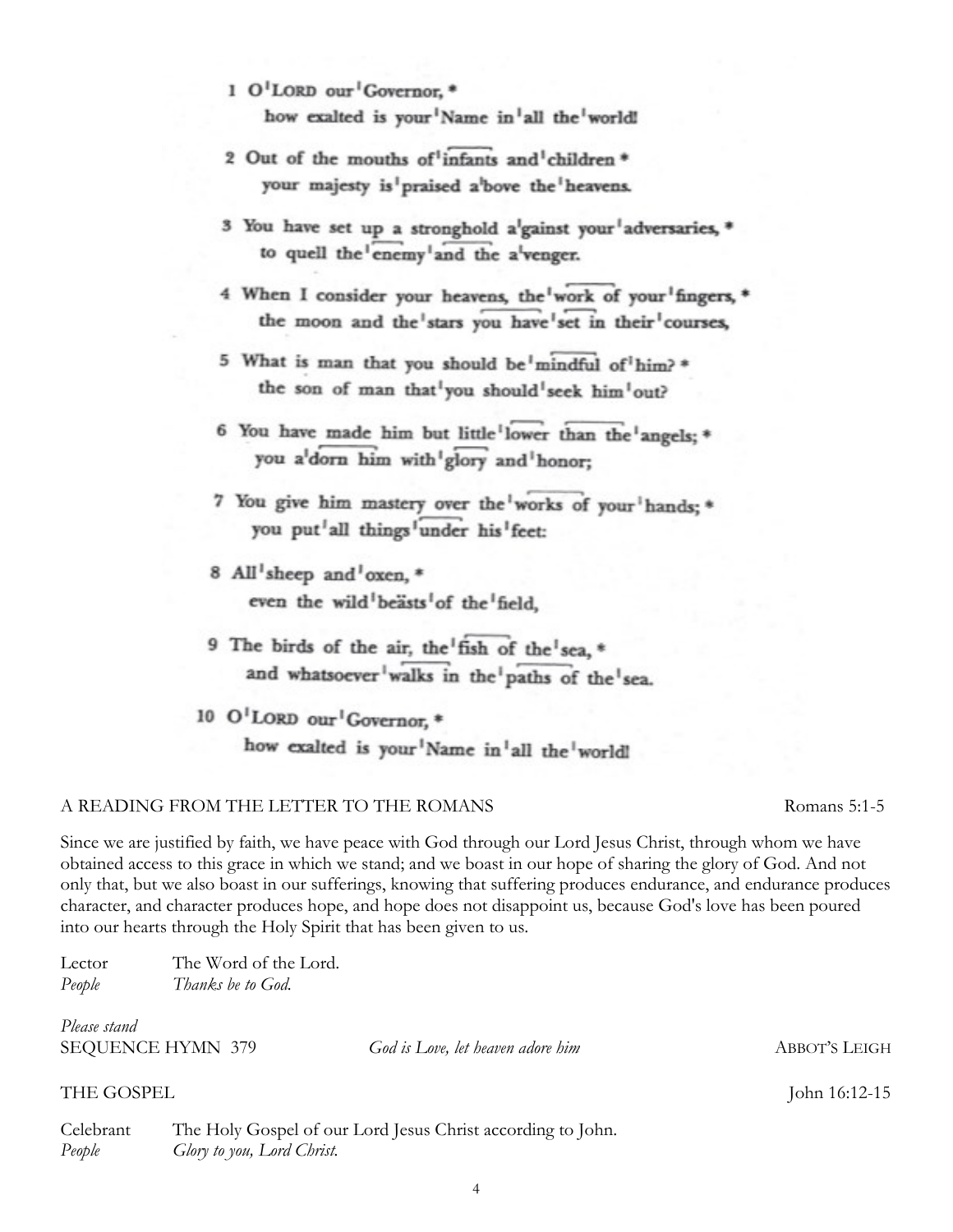Jesus said to the disciples, "I still have many things to say to you, but you cannot bear them now. When the Spirit of truth comes, he will guide you into all the truth; for he will not speak on his own, but will speak whatever he hears, and he will declare to you the things that are to come. He will glorify me, because he will take what is mine and declare it to you. All that the Father has is mine. For this reason I said that he will take what is mine and declare it to you."

| Celebrant | The Gospel of the Lord.     |
|-----------|-----------------------------|
| People    | Praise to you, Lord Christ. |

THE SERMON *Please be seated* The Rev. Dr. Lee F. Shafer

THE NICENE CREED *Please stand* BCP 358 We believe in one God, the Father, the Almighty, maker of heaven and earth, of all that is, seen and unseen. We believe in one Lord, Jesus Christ, the only Son of God, eternally begotten of the Father, God from God, Light from Light, true God from true God, begotten, not made, of one Being with the Father. Through him all things were made. For us and for our salvation he came down from heaven: by the power of the Holy Spirit he became incarnate from the Virgin Mary, and was made man. For our sake he was crucified under Pontius Pilate; he suffered death and was buried. On the third day he rose again in accordance with the Scriptures; he ascended into heaven and is seated at the right hand of the Father. He will come again in glory to judge the living and the dead, and his kingdom will have no end. We believe in the Holy Spirit, the Lord, the giver of life, who proceeds from the Father and the Son. With the Father and the Son he is worshiped and glorified. He has spoken through the Prophets. We believe in one holy catholic and apostolic Church. We acknowledge one baptism for the forgiveness of sins. We look for the resurrection of the dead, and the life of the world to come. Amen.

*Please stand or kneel* PRAYERS OF THE PEOPLE Form III *The Leader and People pray responsively* BCP 387

Father, we pray for your holy Catholic Church; *That we all may be one.*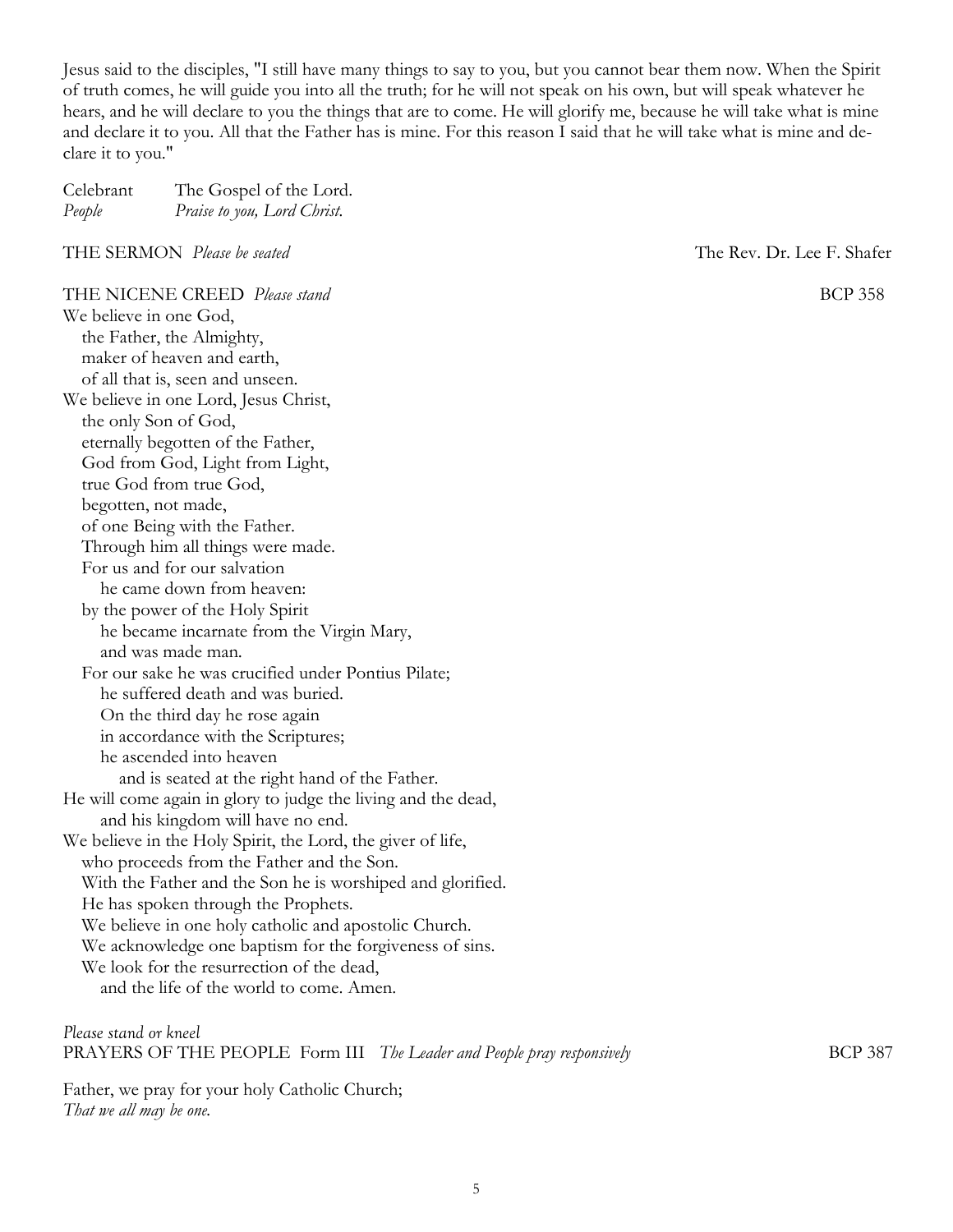Grant that every member of the Church may truly and humbly serve you; *That your Name may be glorified by all people.* 

We pray for all bishops, especially Michael, our presiding Bishop, Terry, our Bishop, and Lee, our Priest, and for all priests and deacons; *That they may be faithful ministers of your Word and Sacraments.* 

We pray for all who govern and hold authority in the nations of the world; *That there may be justice and peace on the earth.* 

Give us grace to do your will in all that we undertake; *That our works may find favor in your sight.* 

Have compassion on Phil, Anna, David, Joy, Linda, Larry, Lynn, Rusty, Mary, Julie, Lewayne, Andrew, Humphrey, Dennis, Bennett, Hesus, Cindy, Sean, Lovell, Hoss, Carren, Bruce, Craig, William, Teresa, Marsha, and Ramon and all those who suffer from any grief or trouble; *That they may be delivered from their distress.* 

Give to the departed eternal rest; *Let light perpetual shine upon them.* 

We praise you for your saints who have entered into joy; *May we also come to share in your heavenly kingdom.* 

Let us pray for our own needs and those of others. *Silence The Celebrant adds a concluding Collect* 

# THE CONFESSION OF SIN BCP 360

*Celebrant and People* Most merciful God, we confess that we have sinned against you in thought, word, and deed, by what we have done, and by what we have left undone. We have not loved you with our whole heart; we have not loved our neighbors as ourselves. We are truly sorry and we humbly repent. For the sake of your Son Jesus Christ, have mercy on us and forgive us; that we may delight in your will, and walk in your ways, to the glory of your Name. Amen.

# *The Celebrant continues*

Almighty God have mercy on you, forgive you all your sins through our Lord Jesus Christ, strengthen you in all goodness, and by the power of the Holy Spirit keep you in eternal life. *Amen*.

THE PEACE *Please stand*

Celebrant The peace of the Lord be always with you. *People And also with you.*

# ANNOUNCEMENTS *Please be seated*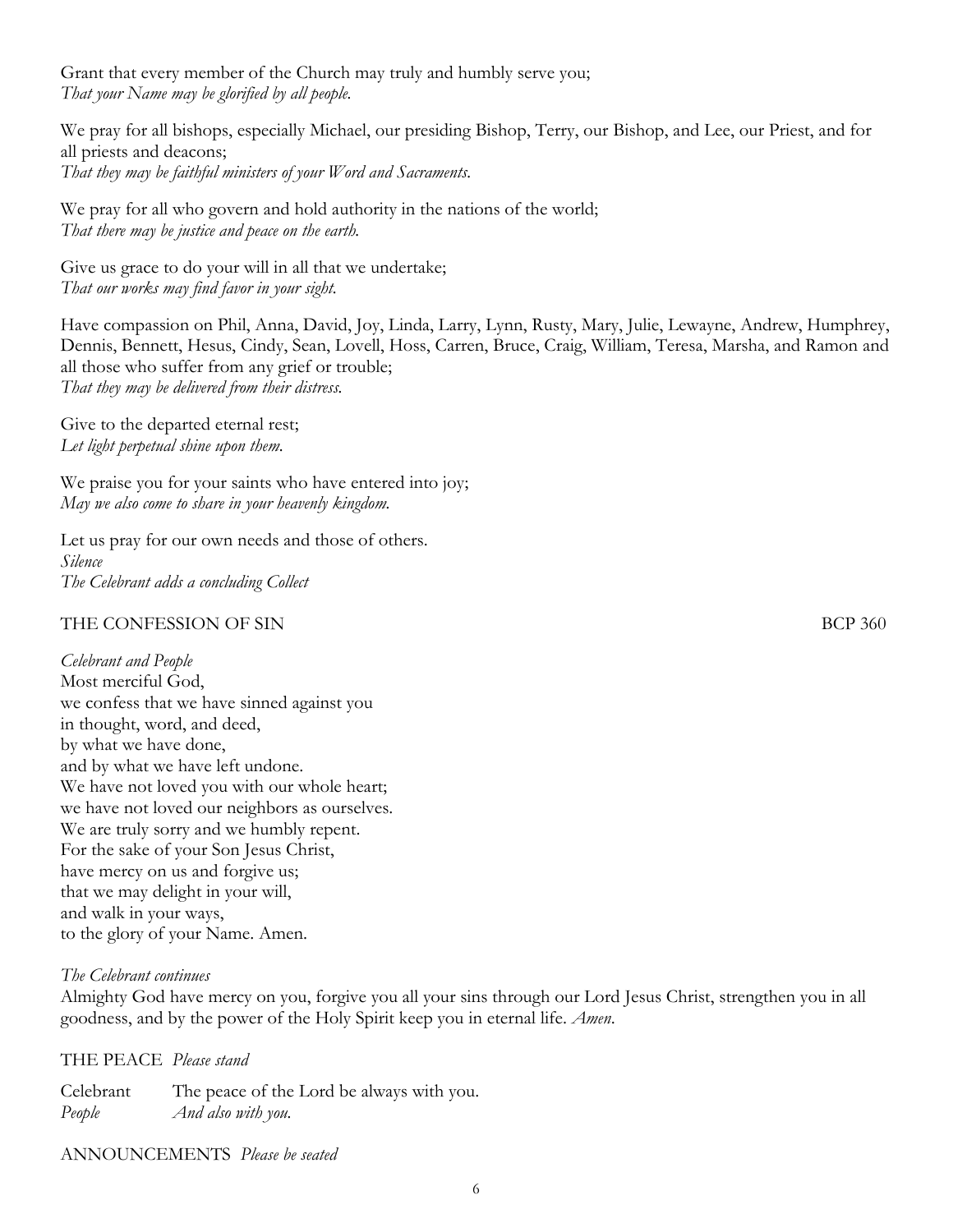# MUSIC AT THE OFFERTORY *Te deum K. 141 W. A. Mozart*

 *Symphonic Arts Ensemble Kim Tichenor, Violin Judy Wilson, Violin Alan Ohkubo, Cello*



## THE DOXOLOGY Hymn 380, Verse 3 *Please stand* CLD 100TH

Music: Old 100th, melody from Pseaumes octante trois de David, 1551, alt.; harm. after Louis Bourgeois (1510?-1561?)

## INVITATON TO COMMUNION *Please remain standing*

This is the table, not of the church, but of the Lord. It is made ready for those who love God and for those who want to love God more. So come, you who have much faith and you who have little; you who have been here often and you who have not been here for a long time; you who have tried to follow and you who have failed. Come, because it is the Lord who invites you. It is God's desire that you will meet God here.

#### THE GREAT THANKSGIVING EUCHARISTIC PRAYER B BCP 367

Celebrant The Lord be with you. *People And also with you.* Celebrant Lift up your hearts. *People We lift them to the Lord.* Celebrant Let us give thanks to the Lord our God. *People It is right to give him thanks and praise.*

It is right, and a good and joyful thing, always and everywhere to give thanks to you, Father Almighty, Creator of heaven and earth.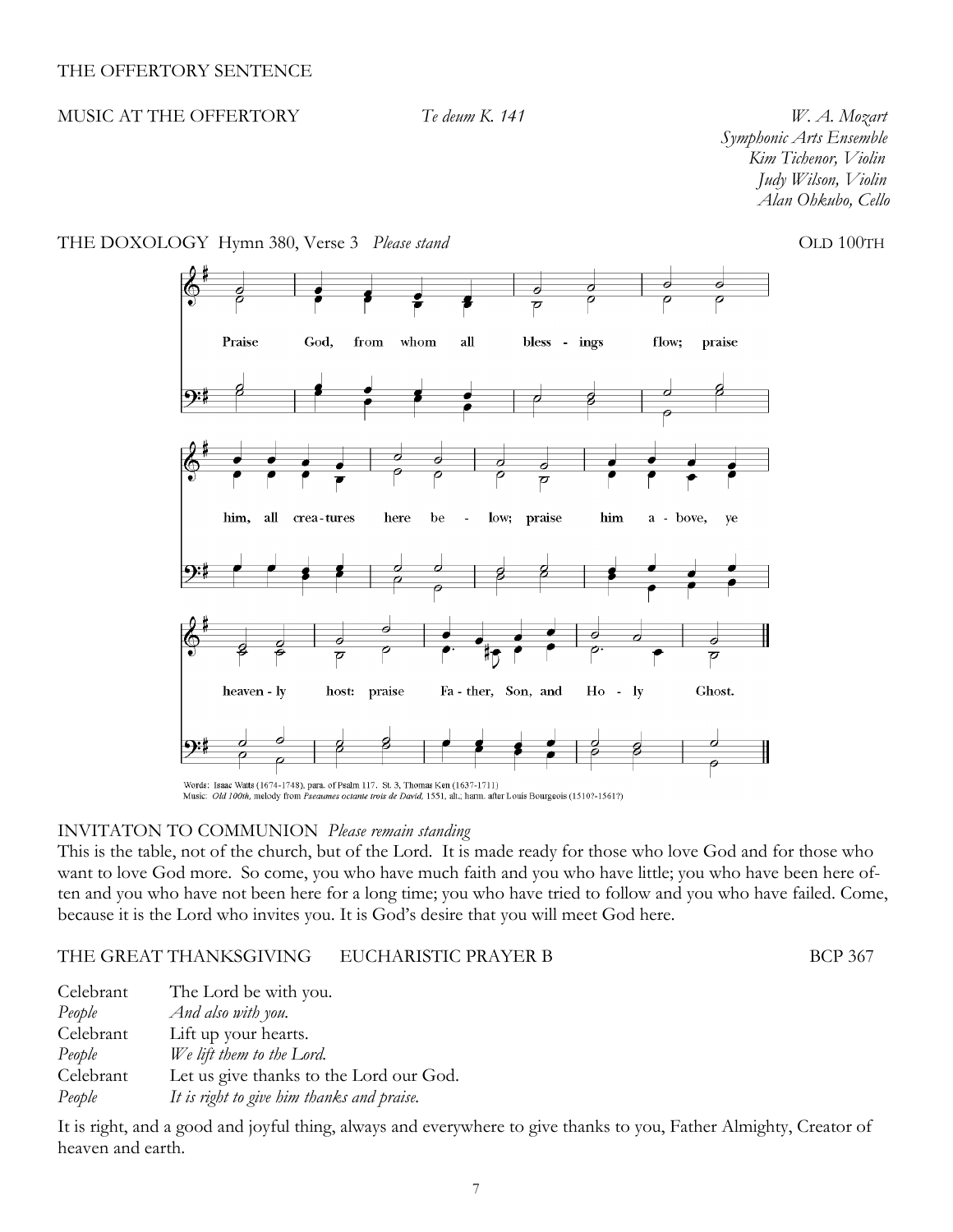For with your co-eternal Son and Holy Spirit, you are one God, one Lord, in Trinity of Persons and in Unity of Being; and we celebrate the one and equal glory of you, O Father, and of the Son, and of the Holy Spirit.

Therefore we praise you, joining our voices with Angels and Archangels and with all the company of heaven, who for ever sing this hymn to proclaim the glory of your Name:



# SANCTUS AND BENEDICTUS *Please stand or kneel* Setting, Margaret Dickinson

# *The Celebrant continues*

We give thanks to you, O God, for the goodness and love which you have made known to us in creation; in the calling of Israel to be your people; in your Word spoken through the prophets; and above all in the Word made flesh, Jesus, your Son. For in these last days you sent him to be incarnate from the Virgin Mary, to be the Savior and Redeemer of the world. In him, you have delivered us from evil, and made us worthy to stand before you. In him, you have brought us out of error into truth, out of sin into righteousness, out of death into life.

On the night before he died for us, our Lord Jesus Christ took bread; and when he had given thanks to you, he broke it, and gave it to his disciples, and said, "Take, eat: This is my Body, which is given for you. Do this for the remembrance of me."

After supper he took the cup of wine; and when he had given thanks, he gave it to them, and said, "Drink this, all of you: This is my Blood of the new Covenant, which is shed for you and for many for the forgiveness of sins. Whenever you drink it, do this for the remembrance of me." Therefore, according to his command, O Father,

*Celebrant and People* We remember his death, We proclaim his resurrection, We await his coming in glory;

# *The Celebrant continues*

And we offer our sacrifice of praise and thanksgiving to you, O Lord of all; presenting to you, from your creation, this bread and this wine.

We pray you, gracious God, to send your Holy Spirit upon these gifts that they may be the Sacrament of the Body of Christ and his Blood of the new Covenant. Unite us to your Son in his sacrifice, that we may be acceptable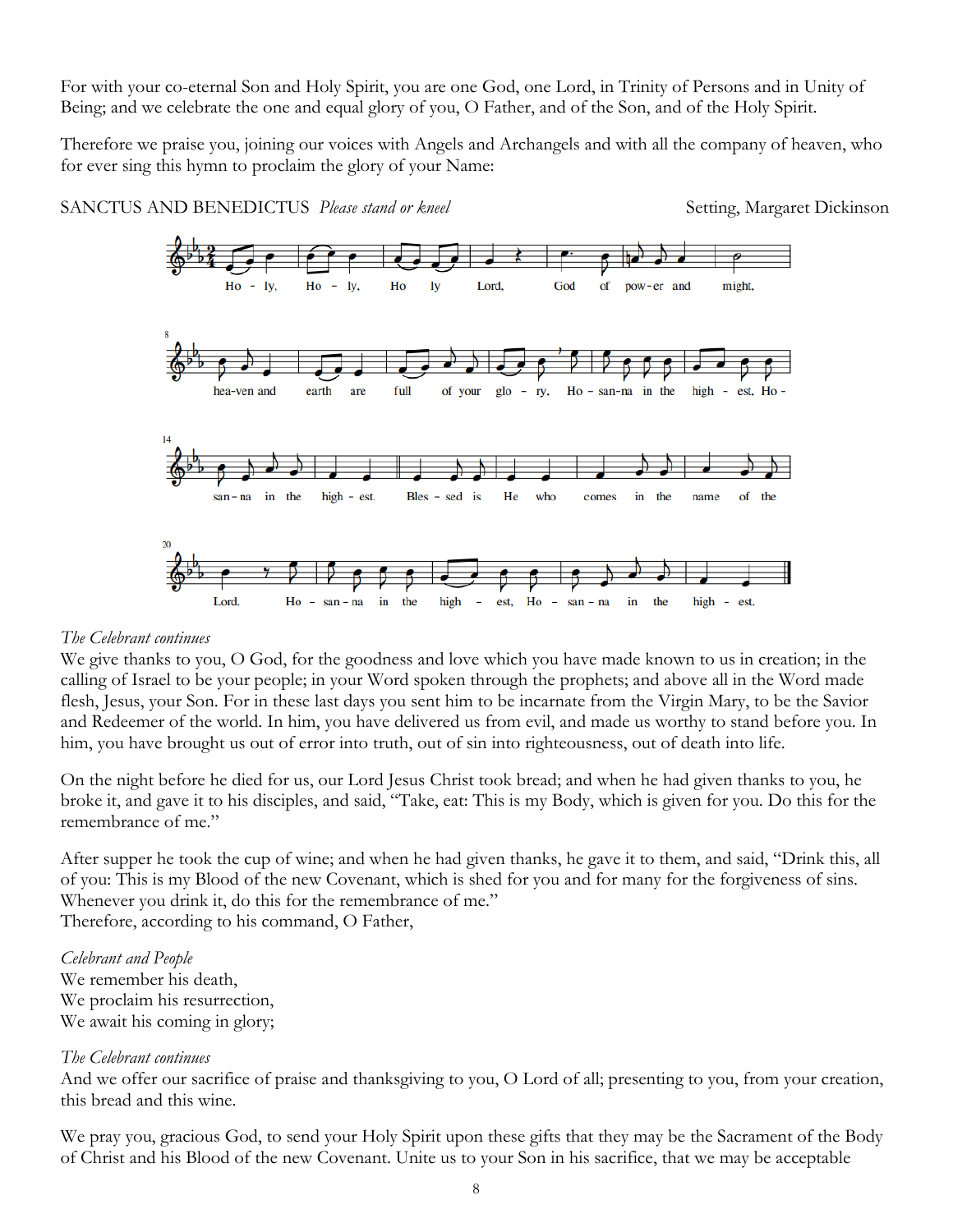through him, being sanctified by the Holy Spirit. In the fullness of time, put all things in subjection under your Christ, and bring us to that heavenly country where, with all your saints, we may enter the everlasting heritage of your sons and daughters; through Jesus Christ our Lord, the firstborn of all creation, the head of the Church, and the author of our salvation.

By him, and with him, and in him, in the unity of the Holy Spirit all honor and glory is yours, Almighty Father, now and for ever. *Amen*.

And now, as our Savior Christ has taught us, we are bold to say,

THE LORD'S PRAYER BCP 364 Our Father, who art in heaven, hallowed be thy Name, thy kingdom come, thy will be done, on earth as it is in heaven. Give us this day our daily bread. And forgive us our trespasses, as we forgive those who trespass against us. And lead us not into temptation, but deliver us from evil. For thine is the kingdom, and the power, and the glory, for ever and ever. Amen.

# THE BREAKING OF THE BREAD



# THE COMMUNION

COMMUNION ANTHEM *Cherubic Hymn from Liturgy of St. John Chrysostom Rachmaninoff*

*Please stand or kneel* POST COMMUNION PRAYER BCP 366 Almighty and everliving God, we thank you for feeding us with the spiritual food of the most precious Body and Blood of your Son our Savior Jesus Christ; and for assuring us in these holy mysteries that we are living members of the Body of your Son, and heirs of your eternal kingdom.

9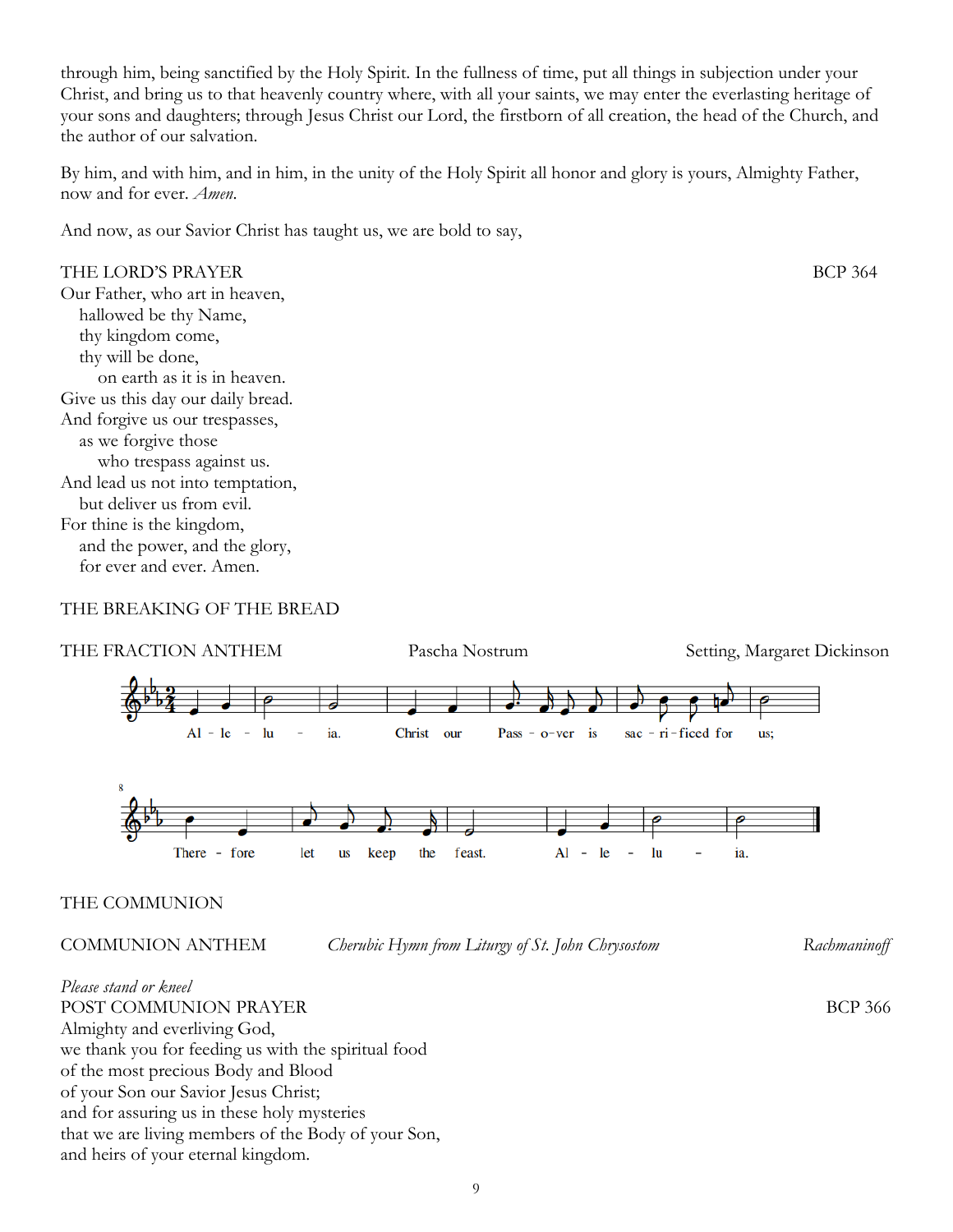And now, Father, send us out to do the work you have given us to do, to love and serve you as faithful witnesses of Christ our Lord. To him, to you, and to the Holy Spirit, be honor and glory, now and for ever. Amen.

# THE BLESSING

## RECESSIONAL HYMN 324 *Let all mortal flesh keep silence* PICARDY

# DISMISSAL

Celebrant Go in peace to love and serve the Lord. Alleluia, Alleluia. *People Thanks be to God. Alleluia, Alleluia.*

POSTLUDE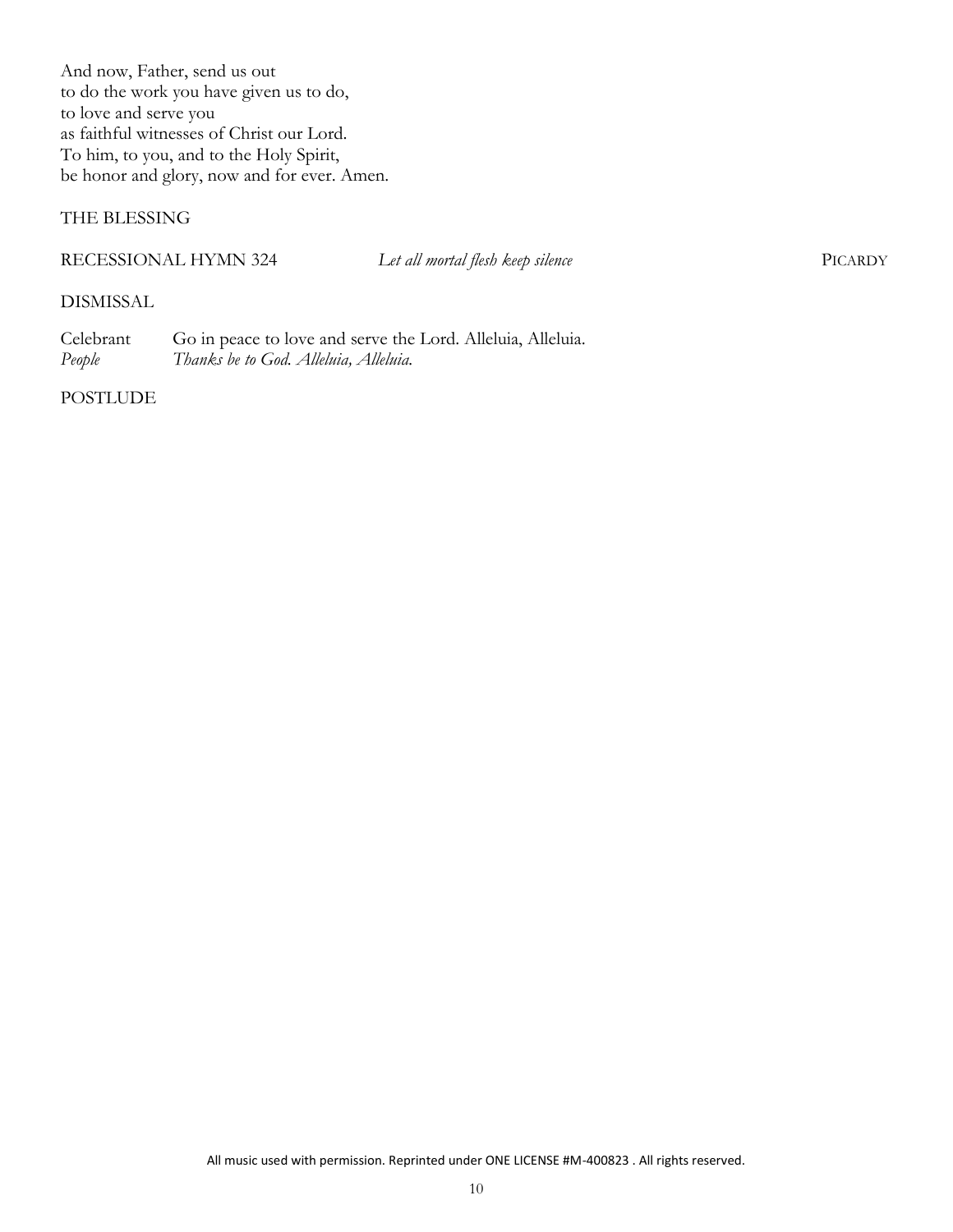# ANNOUNCEMENTS

READ TO GROW The St. Thomas Episcopal Church Read to Grow Summer Reading Camp seeks volunteers to help with afternoon camp activities. Read to Grow serves children ages 7 to 10. The camp runs July 21, 22 and 25 thru 29. The volunteer's hours are 12 noon to 4 p.m. If you would like to volunteer or have questions, contact Earl Trevor at (502) 298-7893 or earl\_trevor@yahoo.com.

KENTUCKIANA PRIDE Happy Pride Month! If you would like to walk in the Kentuckiana Pride Parade with the Diocese of Kentucky, please arrive at the Barrett & Market street intersection to enter no later than 11:15AM. Park outside the event and walk in. After entering, head towards Campbell & Market to find the Diocese group and purchase your festival pass from a volunteer. The parade will start at noon.

HEALING EUCHARIST The Healing Eucharist is now held at 12:05 p.m. on Wednesdays.

COFFEE HOUR Please sign up using the sheet in Parker Hall to help us provide the weekly coffee hour.

CHILDREN'S WORSHIP Worship Bags for young and school-age children are available during worship services. Worship Bags can be found on the table at the back of the church and contain materials related to the lectionary. If you would like to return the bag, place it in the labeled basket under the table. Please contact Callie if you have any questions or suggestions. Enjoy!

BIBLE STUDY SUMMER BREAK The New Beginnings Bible Study is taking a break for the summer. Look for more information in the fall.

CALVARY PRAYER LIST If you would like to add a name to the Calvary prayer list, please do so on the form at the back of the nave. Please list first names only. You may also contact the church office with prayer list information at office@calvaryepiscopal.org.

NURSERY/CHILD CARE AVAILABLE ON SUNDAY The nursery is open during the worship service on Sundays. We are happy to welcome any young people you have in your life to the church!

CHECK YOUR EMAILS

Please be sure to check the weekly emails from Calvary. This is the best place for up-to-date information about activities at Calvary Church, especially regarding changes related to Covid-19.